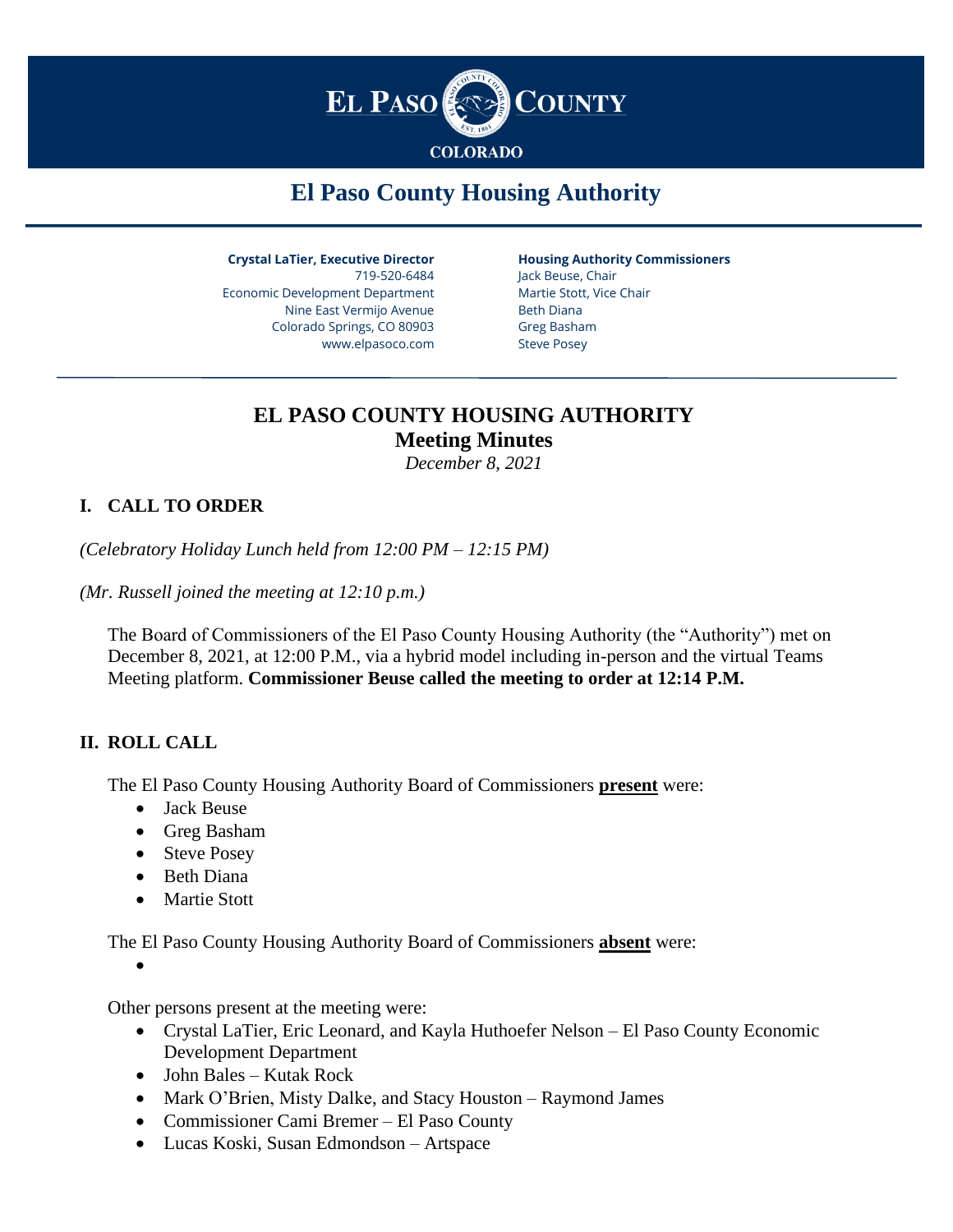- Susan Edmondson Downtown Colorado Springs
- Josh Russell Medici Consulting Group
- Nate Clyncke Rocky Mountain Community Land Trust
- Mary Stegner Partners in Housing
- Lee Patke Greccio Housing
- Danielle Vachon MGL Partners LLC
- Jason DeaBueno Silver Key Senior Services
- Roxanne Eflin Silver Key Senior Services

#### **III.APPROVAL OF MINUTES**

Approval of Meeting Minutes of October 13, 2021

• *Commissioner Stott moved approval of the minutes from October 13, 2021, and, upon a second by Commissioner Basham, the motion passed unanimously.* 

Approval of Meeting Minutes of November 10, 2021

• *Commissioner Diana moved approval of the minutes from November 10, 2021, and, upon a second by Commissioner Basham, the motion passed unanimously.*

#### **IV.OTHER BUSINESS**

#### **A. Paloma Gardens Commitment Extension Request**

Volunteers of America requested an extension on the commitment letter that they received on June 9, 2021, for the Paloma Gardens Project, a 125-unit affordable housing complex. The Housing Authority's participation in the project is a \$500,000 amortized loan, secured by a deed of trust in second position, with an interest rate of 2% over 30 years. The commitment letter had an expiration date of 12/1/2021 and Volunteers of America requested an extension to ensure that they could meet the conditions that the Housing Authority had set. These conditions include but are not limited to receipt of sufficient funding, all current debt and accrued interest to EPCHA being paid off at closing, due diligence item review and payment of expenses.

• *Commissioner Diana moved approval of an extension for Volunteers of America on the Paloma Gardens commitment letter acceptance to September 30, 2022, and, upon a second by Commissioner Stott, the motion passed unanimously.*

#### **B. Village at Solid Rock Resolution**

Kutak Rock has submitted the final closing documents for the Village at Solid Rock project with the resolution and subordinate loan agreement requiring the signature of the EPCHA Board Chair. Village at Solid Rock is set to close at the end of January 2022 and will be a 77-unit affordable housing project in South Colorado Springs. The Housing Authority's participation in the project is a \$300,000 amortized loan, secured by a deed of trust, with an interest rate of 2% over 30 years. Discussion was had about the expiration of the resolution in the case of a delayed closing. Mr. Bales pointed the board to Section 12 of the Resolution which states that the resolution will expire after 3 months.

• *Commissioner Stott moved approval of signing the Village at Solid Rock resolution and subordinate loan agreement and, upon a second by Commissioner Basham, the motion passed unanimously.*

# **V. FINANCIAL ITEMS**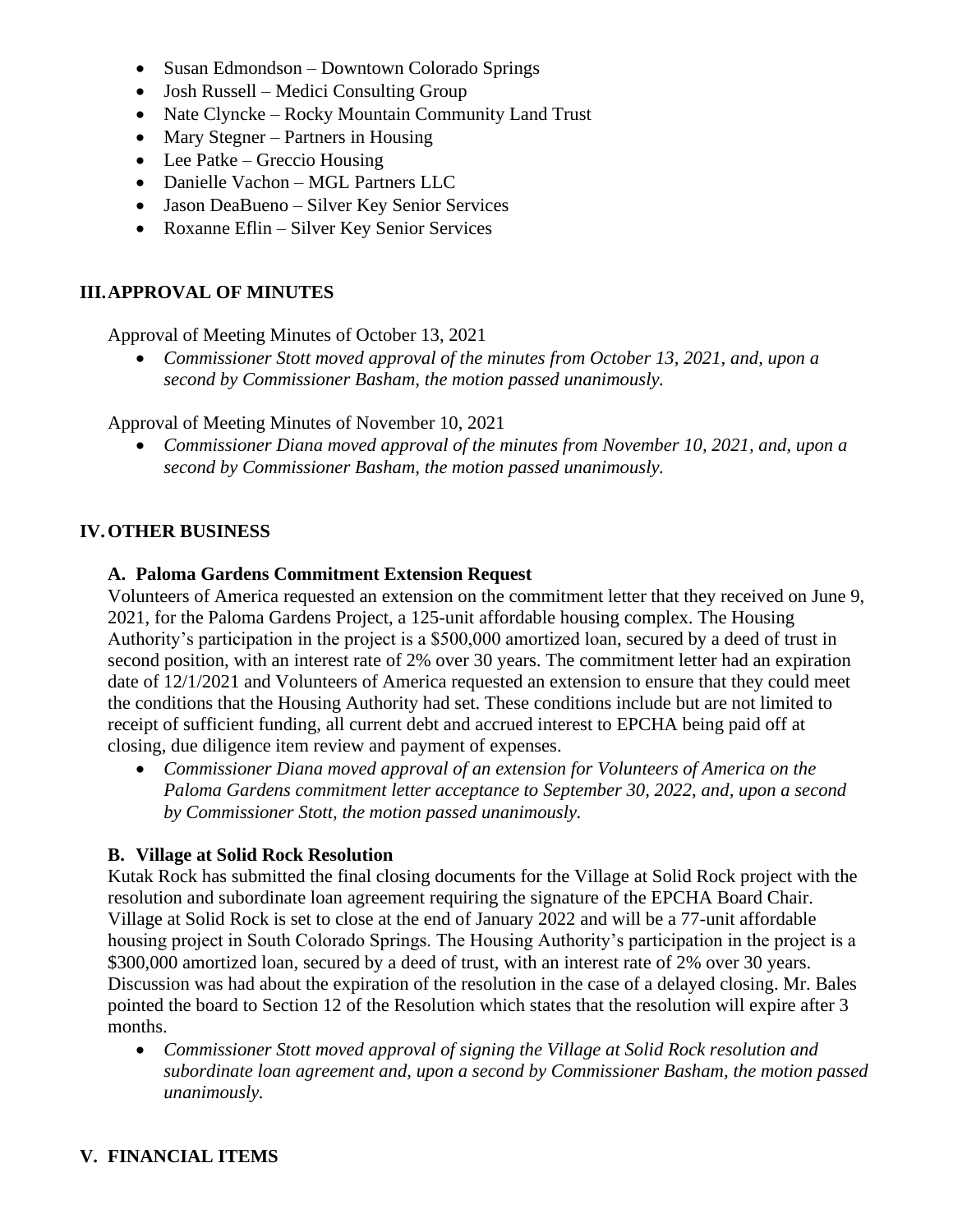#### **A. Housing Trust Fund Commitments**

Ms. LaTier provided an update on the Housing Trust Fund commitments. As of November 30, 2021, the Authority's Housing Trust Fund cumulative balance is approximately \$4,620,328 with outstanding commitments of \$800,000, leaving an available balance of \$2,019,528 for future funding requests if a \$1.8M corpus is maintained. The outstanding conditional loan commitment is currently Commonwealth DC's Village at Solid Rock for \$300,000 and Volunteers of America's Paloma Gardens for \$500,000.

Additionally, Ms. LaTier and Commissioner Bremer also discussed the County's 2022 one-time capital infusion of \$2M into the Housing Trust Fund and the continued efforts to ensure that these funds are revolved.

#### **B. Turnkey Plus Program Update**

Mr. Leonard provided an update on the Turnkey Plus Program for November. One second mortgage was provided through the Turnkey Plus Program totaling \$19,441 in assistance. Five second mortgages were also sold with a total of \$53,830 coming back to the program at a profit return rate of 0.599%. There were 11 payoffs received in November totaling \$103,391. This brings the estimated Turnkey income for November to \$137,780 and an estimated year-to-date income of \$788,868.

#### **VI.PRESENTATIONS – HOUSING TRUST FUND**

#### **A. Artspace Apartments – Presentation and Questions**

#### *(Ms. Edmondson and Mr. Koski joined the meeting at 12:25 p.m.)*

Artspace Apartments, which is being developed by Artspace Projects LLC, is a 51-unit 60% AMI affordable housing development located at 315 East Costilla St, Colorado Springs. This project is focused on housing artists while also providing space to work and display their art. It also includes an adaptive reuse of the former Tim Gill Center. Due to close in the second quarter of 2022, Artspace Apartments has \$13,000,000 induced from El Paso County in Private Activity Bonds. It also plans to leverage \$13,500,000 in state funds. The project is requesting \$300,000 in HTF repaid monthly at 2.5% interest over 30 years.

Discussion was had about the status of the mural selection for the rear of the building, the total development cost and the per unit amount, and the status of the Community Revitalization Fund grant from the state. Mr. Koski informed the Board that the mural would be done by a local artist and the selection would be done through applications during construction. He also spoke to the total development cost citing that the high per unit amount is due to the commercial space being included. Without the commercial space, total development cost per unit would be around \$415,000 per unit and the hard costs would be closer to \$300,000 per unit. Finally, Mr. Koski informed the Board that the Community Revitalization Fund grant has not be fully received, but the final decision on the funds is expected in the next few months.

*(Ms. Vachon joined the meeting at 12:45 p.m.)*

*(Commissioner Bremer exited the meeting at 12:48 p.m.)*

*(Ms. Edmondson and Mr. Koski exited the meeting at 12:50 p.m.)*

#### **B. Bentley Commons – Presentation and Questions**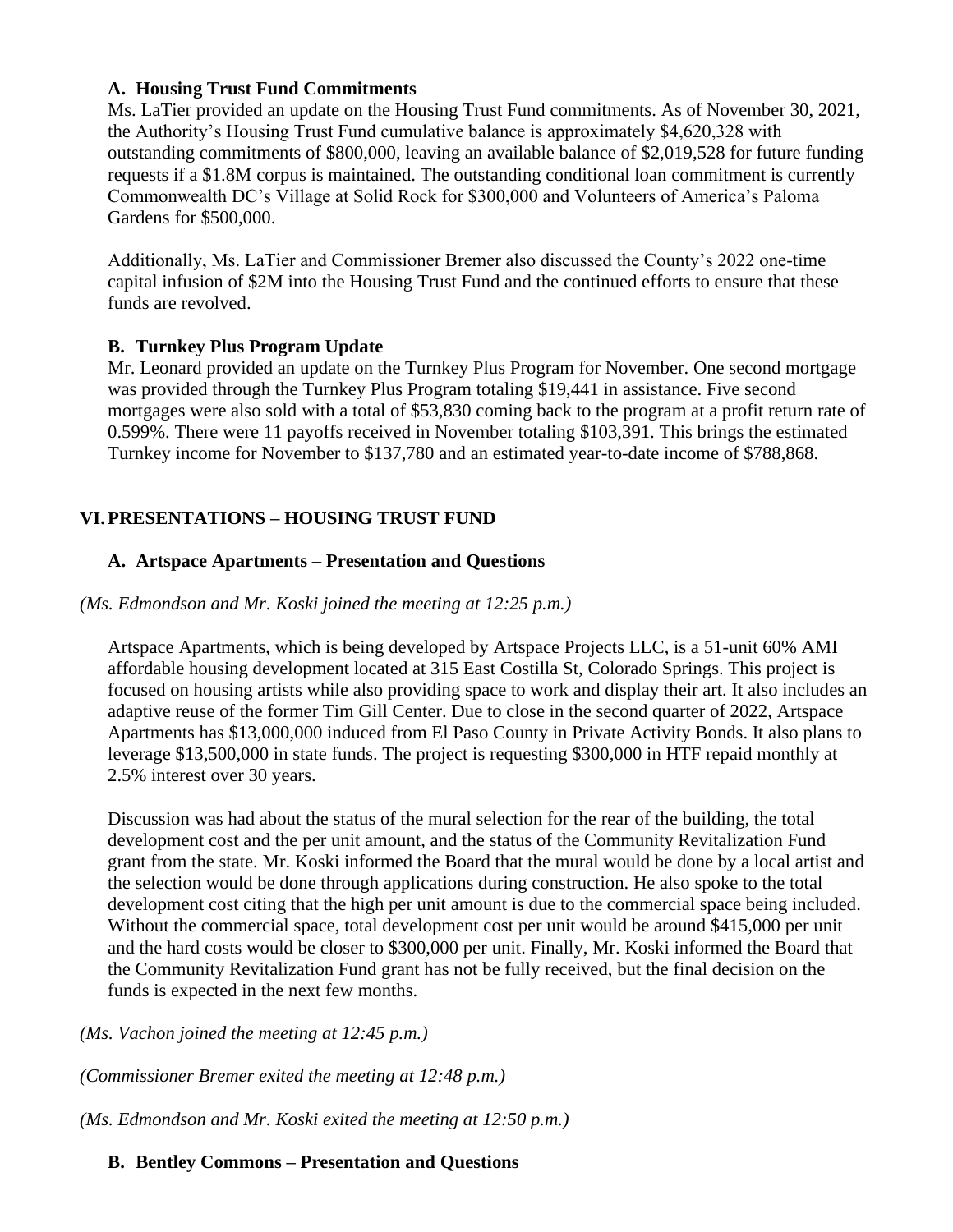#### *(Mr. Clyncke, Ms. Stegner and Mr. Patke joined the meeting at 12:50 p.m.)*

Bentley Commons, which is being developed by GPR Properties II LLC, is a 192-unit 60% AMI family affordable housing development located at 2730 Bentley Point, Colorado Springs. This project preserves 24 units of existing affordable housing that Greccio Housing currently owns and operates, while also adding 168 units nearby. Due to close in the third quarter of 2022, Bentley Commons plans to leverage \$1,950,000 in state funds. The project is requesting \$600,000 in HTF repaid monthly at 1.5% interest over 30 years.

Discussion was had about the environmental plans of the project, the proximity to the floodplain and the status of the VCUP. Mr. Patke spoke to the environmental challenges of the property, informing the Board that all environmental regulations were being followed and were in process, if not approved. He also mentioned that the property would be over excavated to ensure that any residual material from the old landfill would be removed and that there are methane vents throughout the property to ensure that the property is kept environmentally compliant. With the property being outside of the 100-year flood plain and with previous mitigation efforts present between the property and Sand Creek, Mr. Patke assured the Board that there were no concerns with the proximity of the project to Sand Creek. Finally, the Board was informed that the VCUP had been preliminarily approved by CDPHE.

*(Mr. Russell, Mr. Clyncke, Ms. Stegner, Mr. Patke and Ms. Huthoefer Nelson exited the meeting at 1:05 p.m.)*

#### **C. Silver Key Senior Apartments – Presentation and Questions**

(Ms. Eflin and Mr. DeaBueno joined the meeting at 1:10 p.m.)

Silver Key Senior Apartments, which is being developed by Silver Key Senior Services, is a 50-unit senior affordable housing development located at 1605 S. Murray Blvd, Colorado Springs. This project is located adjacent to the current Silver Key building and would allow the organization to work closely with the services that are currently provided to area seniors. Due to close in the second quarter of 2023, Silver Key Senior Apartments plans to leverage \$13,350,000 in state funds. The project is requesting \$500,000 in HTF deferred for 40 years.

Discussion was had about the plan for a widow when a veteran passes away, the loan terms and the financial viability of the project. Commissioner Stott posed a question that since several of Silver Key's units would be set aside for veterans, what happens if a veteran and his spouse is living in the unit and the veteran passes away? Will the widow be removed from the unit and made to find other arrangements, or will she be allowed to stay? Mr. DeaBueno stated that Silver Key did not have a plan for that particular situation, but that he was confident that Silver Key would do right by that individual and not put them out on the street. He has since confirmed that HUD-VASH requirements allow for the surviving spouse to stay in the unit. The Board was assured that the loan terms and financial viability of the project were within the ability of the project to withstand. The loan terms are \$500,000 at 1% interest secured and amortized over 40 years.

*(Ms. Eflin, Ms. Vachon and Mr. DeaBueno exited the meeting at 1:35 p.m.)*

#### **VII. FINAL BOARD OF COMMISSIONERS DISCUSSION – HOUSING TRUST FUND**

# **A. Artspace Apartments – Final Board of Commissioners Discussion**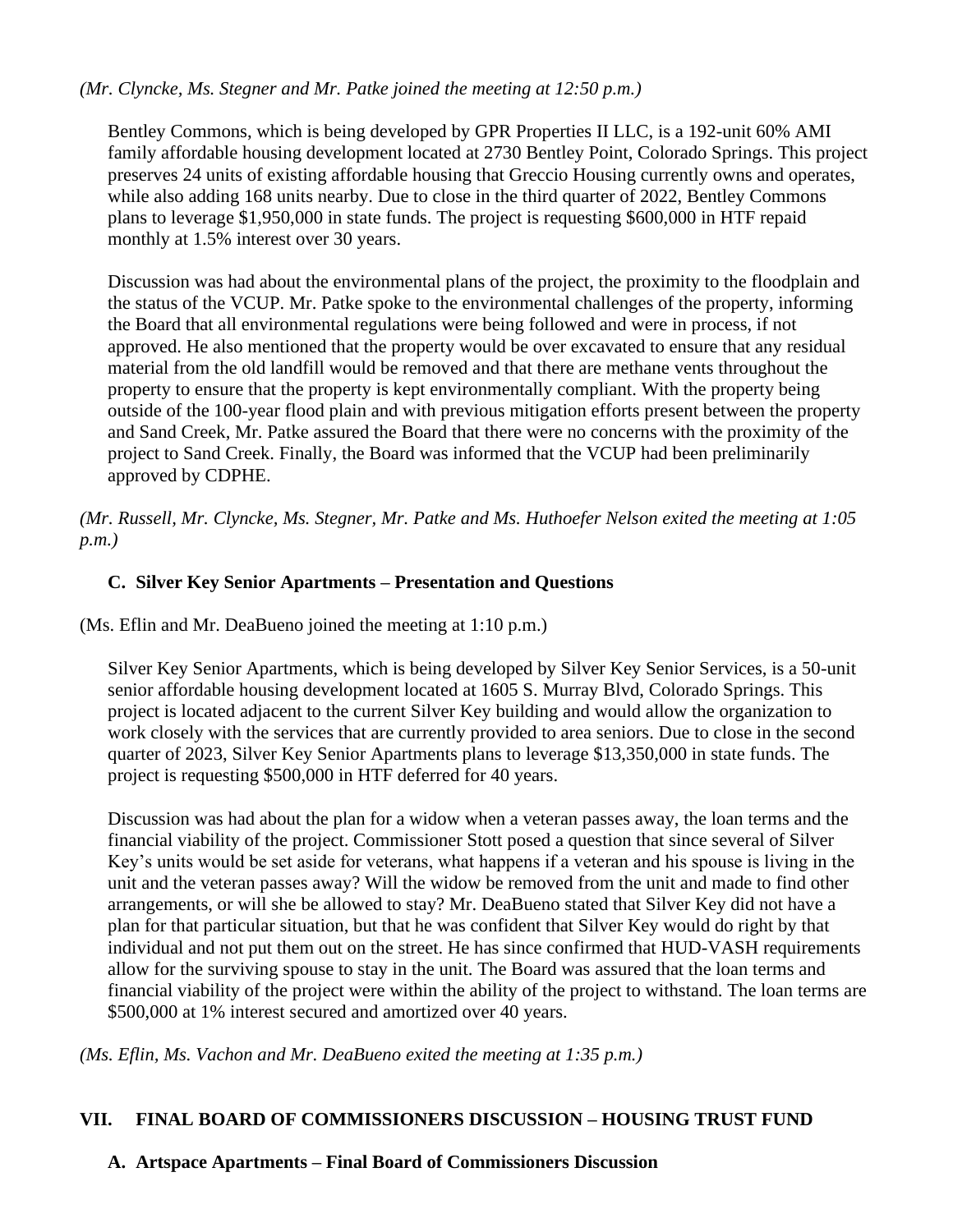For Artspace Apartments, the Board expressed their continued support of the project's ability to bring state dollars to El Paso County and the ability of the project to bring a new type of affordable housing to the downtown area. So many of the new developments in downtown Colorado Springs are market rate luxury apartments, it is good to see an affordable project being viable and giving a place for artists to live and work.

• *Commissioner Posey moved approval of a conditional award with the following terms for Artspace Apartments and Artspace Projects Inc.: \$300,000 in HTF with 2.5% interest secured and amortized over a 30-year term in second position set to expire on September 30, 2022. Upon a second by Commissioner Basham, the motion passed unanimously.*

#### **B. Bentley Commons – Final Board of Commissioners Discussion**

For Bentley Commons, the Board continued to discuss the environmental concerns of the project and whether the mitigation and plans of the developer were sufficient to support the project. They also discussed that the request for \$600,000 was more than typically given in Housing Trust Fund loans. A continued relationship with Greccio and their partners was viewed as a positive opportunity for the Board.

• *Commissioner Basham moved approval of a conditional award with the following terms for Bentley Commons and GPR Properties: \$500,000 in HTF with 1.5% interest secured and amortized over a 30-year term in second position set to expire on December 31, 2022. Additionally, the environmental reports and mitigation would have to be completed prior to closing. Upon a second by Commissioner Stott, the motion passed unanimously.*

#### **C. Silver Key Senior Apartments – Final Board of Commissioners Discussion**

For Silver Key Senior Apartments, the Board expressed their continued concerns over the viability of the project. Without a complete financial stack with a plan for all the funding, it would be difficult for the Housing Authority to get to the point where they would be confident that the project would be able to repay the borrowed funds from the Housing Authority. The conditional use permit for the project was currently outstanding and unknown, while the impact of Davis-Bacon requirements was uncertain. It was unknown if Davis-Bacon would even be triggered by the project.

• *Commissioner Diana moved approval of denying the Silver Key Senior Apartments application on the basis of the financial stack being too preliminary, the status of the conditional use permit being unknown and the uncertainty regarding the Davis-Bacon requirements, and upon a second by Commissioner Basham, the motion passed unanimously.* 

# **VIII. ADJOURNMENT**

The meeting was adjourned by Commissioner Beuse at 2:13 P.M.